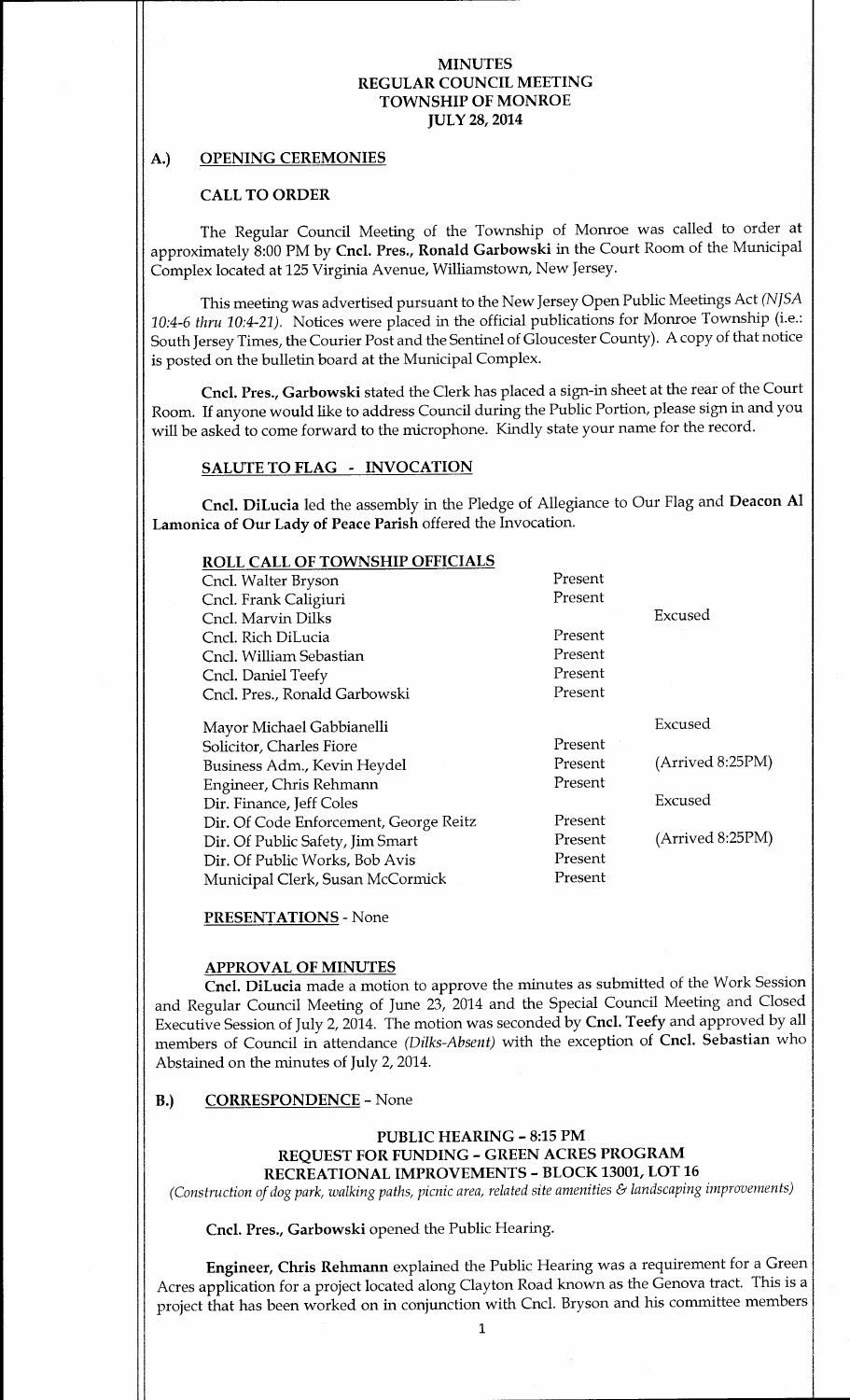DiLucia, Teefy) to determine an area for <sup>a</sup> dog park also noting the Girl Scouts were involved in the process. Mr. Rehmann then displayed a graphic representation of the Genova tract with an area shown for the proposed dog park. He explained it is not designed at this moment, but this would be the location that we recommend. There are some unstructured fields at the present time that are shown on the representation, along with some parking and an access road from Clayton Road that eventually will be tied into the Owens Park project. He went on to explain, what is seen on the plan is <sup>a</sup> dog park of approximately one-third of an acre, somewhere in the area of 15,000 sq ft along with trails that amount to almost one mile worth of trails for outdoor recreation, along with a picnic area and to have a passive portion of the park as well as the active portion. Mr. Rehmann continued and noted what we are recommending is, in order to construct the infrastructure associated with this, is to do the grading of the future fields and seed everything to stabilize. He advised we would be asking/applying for a total of \$780,000.00 from the Green Acres program. The township is an urban aide township so we are eligible for 50% of that figure in the form of <sup>a</sup> grant, and 50% in the form of <sup>a</sup> low-interest loan. Mr. Rehmann concluded with noting the above was the proposal for this evening and added there was <sup>a</sup> deadline of the end of this month to complete the application. The public hearing is part of the requirements necessary for completion of the application.

At this time, Mr. Rehmann fielded questions from the council members. There was no Public Comment or questions as no one from the public was in attendance and no questions were posed by other officials in attendance.

# C.) RESOLUTIONS SCHEDULED- PUBLIC PORTION

Cncl. Sebastian made <sup>a</sup> motion to open the Resolutions Scheduled-Public Portion. The motion was seconded by Cncl. Caligiuri and unanimously approved by all members of Council. With no one wishing to speak Cncl. Caligiuri made <sup>a</sup> motion to close the Resolutions Scheduled-Public Portion. The motion was seconded by Cncl. Bryson and unanimously approved by all members of Council.

R:137-2014 Resolution Adjusting Township Of Monroe Tax Records

Cncl. Sebastian made <sup>a</sup> motion to approve Resolution R:137-2014. The motion was seconded by Cncl. DiLucia and unanimously approved by all members of Council in attendance.

R:138- 2014 Resolution Of The Township Council Of The Township Of Monroe In Support Of A Workplace Wellness Program To Promote The Health And Safety Of Monroe Township Municipal Employees

Cncl. DiLucia made <sup>a</sup> motion to approve Resolution R:138-2014. The motion was seconded by Cncl. Bryson and unanimously approved by all members of Council in attendance.

R:139-2014 Resolution Of The Township Council Of The Township Of Monroe Authorizing The Mayor And Appropriate Township Representative To Execute Any Agreements And Amendments Thereto With The New Jersey Department Of Environmental Protection, Green Acres Program For The Project Known As Monroe Township Dog Park Improvements Within The Township Of Monroe

Cncl. Sebastian made <sup>a</sup> motion to approve Resolution R:139-2014. The motion was seconded by Cncl. DiLucia and unanimously approved by all members of Council in attendance.

R:140-2014 Resolution Of The Township Council Of The Township Of Monroe Authorizing The Mayor To Execute An Amended Developer' <sup>s</sup> Agreement With Wal-Mart Stores East, L.P. For Application # 416-BSP, Block 3901, Lots 1, 38, 38.02, 39, 40 And Part of 1.01

Cncl. Bryson made a motion to approve Resolution R:140-2014. The motion was seconded by Cncl. Teefy.

Cncl. Sebastian requested Mr. Fiore to give <sup>a</sup> brief explanation of the changes to the Wal-Mart agreement. Mr. Fiore explained originally when the project was approved it encompassed the entire parcel. The front part of that parcel is now going to be developed by Applebee' <sup>s</sup> and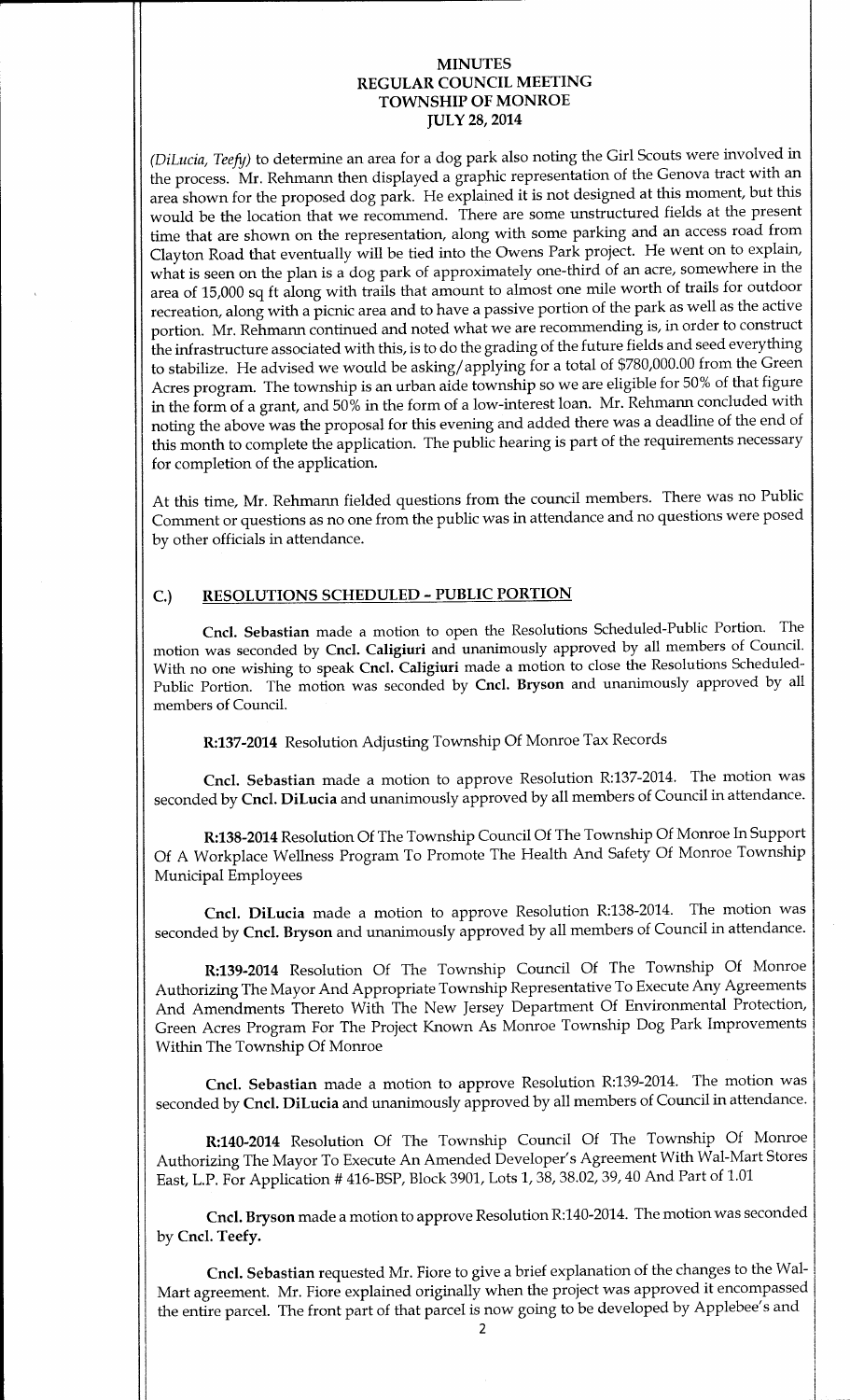# C.) RESOLUTIONS SCHEDULED - PUBLIC PORTION (cont'd)

they are basically segregating the approval and the developer for Applebee's is going to execute a new Developer's Agreement for that particular area of the property.

Resolution R:140-2014 was unanimously approved by all members of Council in attendance.

R:141-2014 Resolution Of The Township Council Of The Township of Monroe Authorizing The Acceptance Of A Replacement Irrevocable Letter Of Credit For Dun-Rite Sand Gravel Company

Cncl. Teefy made a motion to approve Resolution R:141- 2014. The motion was seconded by Cncl. Sebastian and unanimously approved by all members of Council in attendance.

R:142-2014 Resolution Of The Township Council Of The Township Of Monroe Releasing The Maintenance Bond Posted For "Stockton Run", Phase I, Subdivision # 1502, Block 11301, Lots 12& 23

Cncl. Sebastian made <sup>a</sup> motion to approve Resolution R:142-2014. The motion was seconded by Cncl. DiLucia and unanimously approved by all members of Council in attendance.

R:143-2014 Resolution Authorizing Closed Executive Session Of The Township Council Of The Township Of Monroe To Discuss Guim V. Monroe Township And Simmermon V. Monroe Township Litigations

Cncl. Teefy made a motion to approve Resolution R:143- 2014. The motion was seconded by Cncl. Bryson and unanimously approved by all members of Council in attendance.

R:144-2014 Resolution Approving The Bill List For The Council Meeting Of July 28, 2014

Cncl. Bryson made a motion to approve Resolution R: 144- 2014. The motion was seconded by Cncl. DiLucia and unanimously approved by all members of Council in attendance.

R:145-2014 Resolution Of The Township Council Of The Township Of Monroe Authorizing The Mayor To Execute An Amended Developer' <sup>s</sup> Agreement With Blackhorse Pike AA, LLC For Site Plan #461-SP, Block 3201, Lots 2 & 3

Cncl. Bryson made a motion to approve Resolution R:145- 2014. The motion was seconded by Cncl. Sebastian and unanimously approved by all members of Council in attendance.

R:146-2014 Resolution Authorizing A Reduction In The Performance Guaranty For Carriage Glen" Subdivision, Section 5, Subdivision #1696, Block 10301, Lot 16 For Certain Site Improvements

Cncl. Sebastian made <sup>a</sup> motion to approve Resolution R:146-2014. The motion was seconded by Cncl. Teefy and unanimously approved by all members of Council in attendance.

R:147-2014 Resolution Authorizing A Reduction In The Performance Guaranty For Carriage Glen" Subdivision, Section 6, Subdivision #1696, Block 10301, Lot 16 For Certain Site Improvements

Cncl. DiLucia made <sup>a</sup> motion to approve Resolution R:147-2014. The motion was seconded by Cncl. Sebastian and unanimously approved by all members of Council in attendance.

R:148-2014 Resolution Authorizing A Reduction In The Performance Guaranty For Carriage Glen" Subdivision, Section 7, Subdivision #1696, Block 10301, Lot 16 For Certain Site Improvements

Cncl. Sebastian made <sup>a</sup> motion to approve Resolution R:148-2014. The motion was seconded by Cncl. Teefy and unanimously approved by all members of Council in attendance.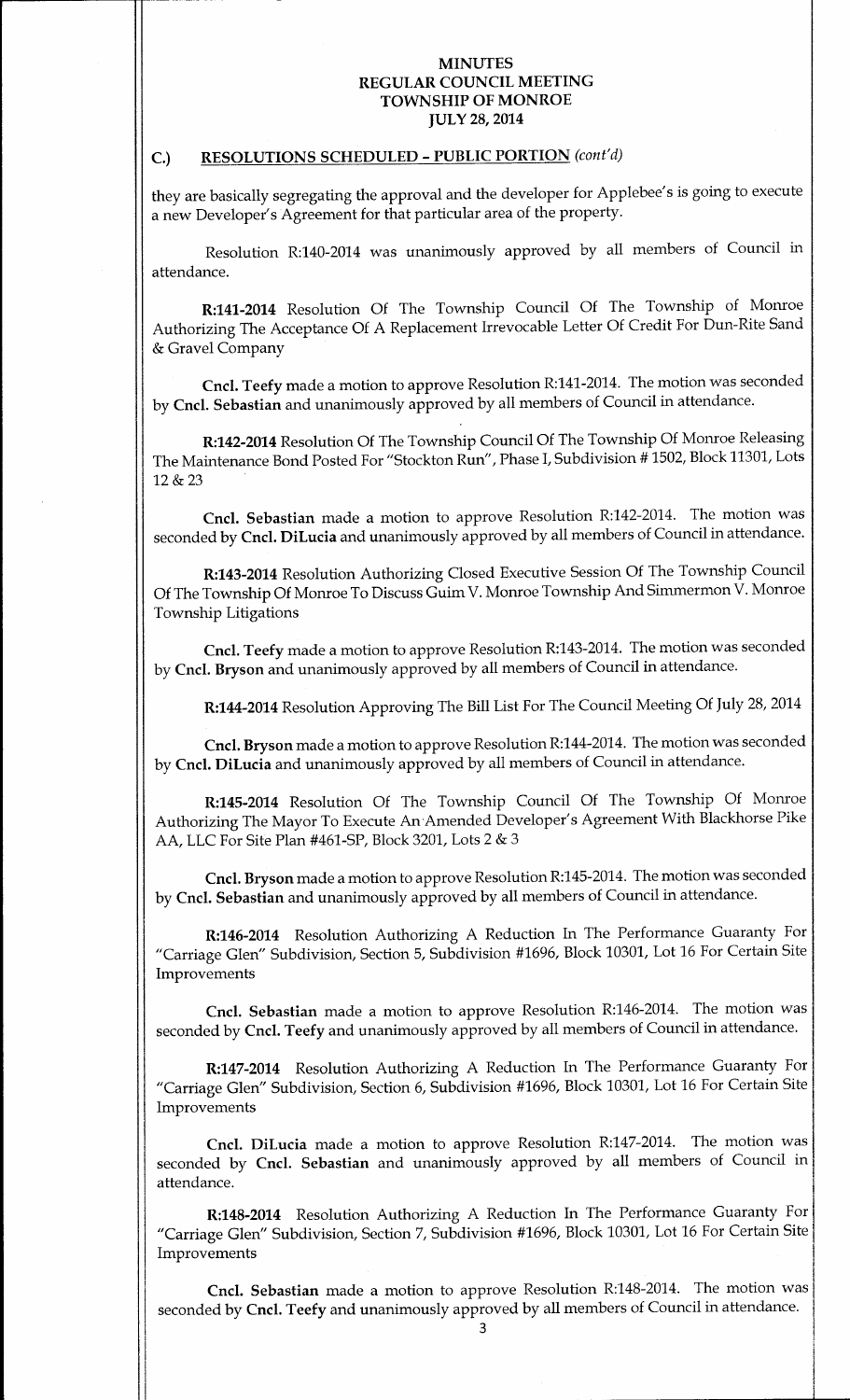#### D.) ORDINANCES - None

#### E.) REPORTS AND OTHER MATTERS

Cncl. Bryson noted during the Work Session Meeting <sup>a</sup> resident discussed the problem of speeding in his development and because of that discussion he wanted to appeal to everyone to please slow down when driving through developments, as children could be playing in the street. He also spoke about Congress and the Administration in Washington not taking the initiative to resolve the problem of children crossing our southern border. Those children are being sent to other states without the approval from those states and New Jersey happens to be one of the top five the children are being sent to. He urged residents to contact their legislators to question how and what they are going to do about this problem. He noted this Country needs to stand up for the rights of Americans and the free world. Last week China announced they would be working with Nicaragua to build a 178 mile canal that will compete against the free world's Panama Canal. Nicaragua has been one of our enemies over the last fifteen years and Russia is going to protect the Chinese interest while they are building the canal. This issue has not been on the national news and Americans need to be made aware of it. Cncl. Bryson added he has mentioned in the past that industry will possibly be moving back to the United States because of the conditions in China but we have done nothing to make it <sup>a</sup> place for businesses to set up manufacturing facilities. We also need to get the United States on <sup>a</sup> level playing field in regards to trading, solvency and immigration as it affects us on the local as well as national government levels.

Cncl. Caligiuri reported attending the Open Space Advisory Board Meeting on July 7th and on July 10<sup>th</sup> he attended the Planning Board Meeting where some resolutions were memorialized. He noted the Planning Board declined the Pineland Commission's recommended amendment to the Sign Ordinance because the proposal would require pre-existing, nonconforming signs that have already been erected to be removed and that does not normally happen. Usually when there is <sup>a</sup> pre-existing condition they are allowed to remain so the Planning Board declined the proposed amendment based on those circumstances.

Cncl. Sebastian noted he reported during the Work Session that the Zoning Board' <sup>s</sup> professionals and Developer Peter Hovnanian of Hovbros held a meeting and discussed the viability of changing the 195 market ratable homes that were received under the Conversion Law back to their original application for age restricted homes and a club house. After that meeting the attorneys decided the simplest way to do that would be for the applicant to send <sup>a</sup> letter to the Zoning Board requesting that their request under the Conversion Law be removed. Part of that original application of approval involved Sterling Glen Phase 2 and the developer has agreed to give up any rights they had under that approval. They will come in for <sup>a</sup> new application changing <sup>115</sup> age restricted to <sup>78</sup> market ratables at some future date. Cncl. Sebastian noted changing the 195 homes back to age-restricted is a big relief on the school system.

Cncl. Teefy reported on Saturday, September 20th the Legion Riders Post 252 will host <sup>a</sup> beef and beer to benefit <sup>a</sup> local family. It will be held at the American Legion Hall on Sicklerville Road from 2:00 PM to 6:00 PM and will include food, drinks, a 50/50 and a basket of cheer. The Municipal Alliance Commission is sponsoring National Night Out on Thursday, August 7th at the Pfeiffer Center from 6:00 PM to 9:00 PM. This event will include food, games and various presentations. Cncl. Teefy also reported the Monroe Township Little League tournament teams have been very successful. In District 21 there are ten different age brackets/groups for boy's baseball and girl's softball and Monroe Township won five of those. The Little League (twelve year old) and the Little League Softball teams won the districts. The Junior and Senior softball team won the districts and were the Section 4 champs that moved onto the State championship where they won one game and lost two to be eliminated. The nine and ten year old team last year <sup>1</sup> that won the Mid-Atlantic Region Championship is still together and they won the districts and are playing in the Sectional Finals that will play tomorrow night. If they win they advance to the State finals, which is as far as they can go. That tournament will be held here in Monroe Township.

Cncl. Pres. Garbowski reported the Economic Development Commission, which met on July 21st is continuing work on the Shop Monroe Tax Card Project. Once school starts in September they will also continue working on the video project in conjunction with students